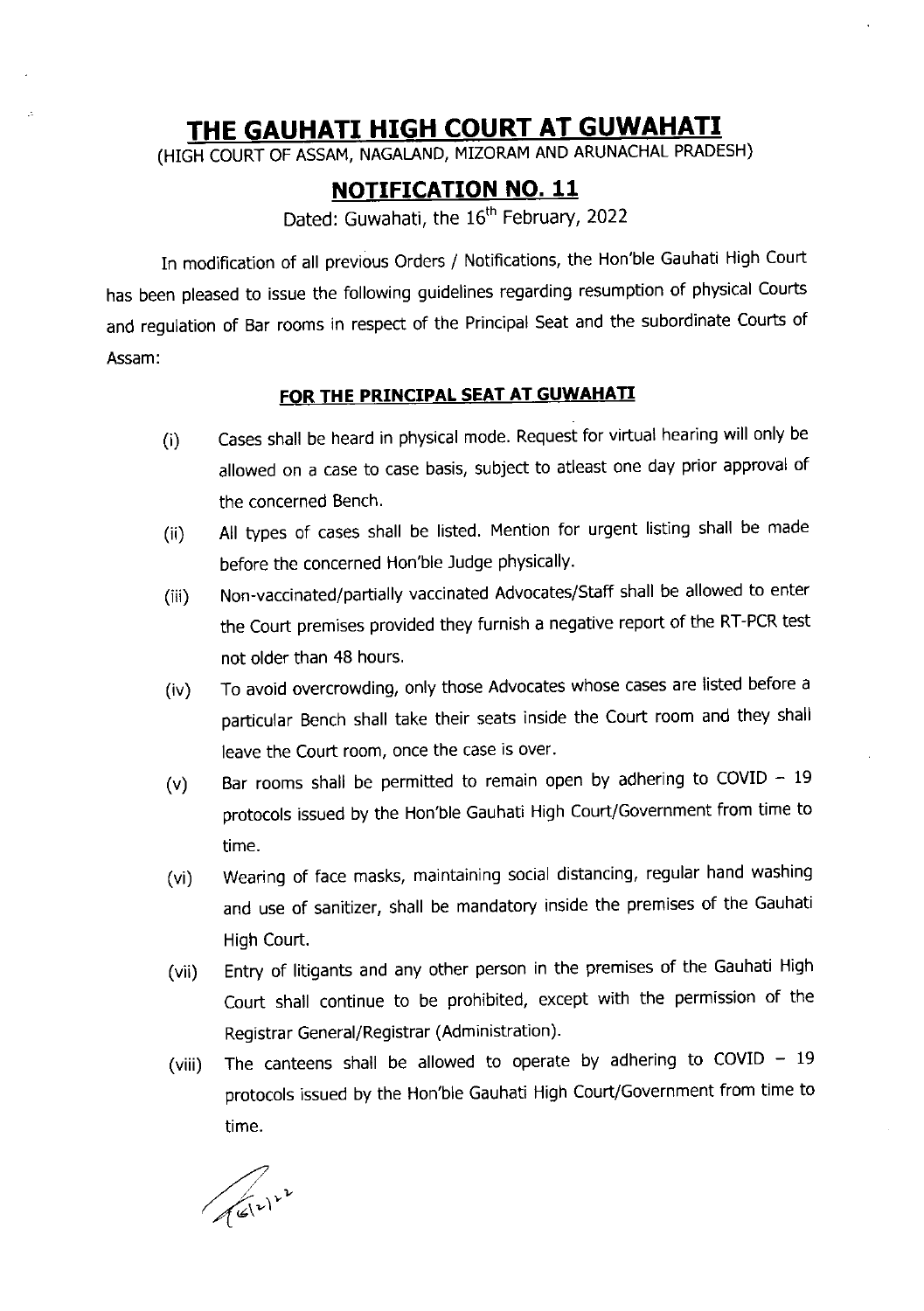## FOR THE ALL THE DISTRICT COURTS, TRIBUNALS, SPECIAL JUDGES, ETC. OF ASSAM

- (i) Cases shall be heard in physical mode and all types of cases shall be listed. However, request for hearing of cases through Video Conferencing may be allowed with prior approval of the District & Sessions Judge/Presiding Officers of the concerned establishment.
- (ii) Non-vaccinated/partially vaccinated Advocates/Staff shall be allowed to enter the Court premises provided they furnish a negative report of the RT-PCR test not older than 48 hours.
- (iii) All fully vaccinated staff shall attend office without fail.
- (iv) Bar rooms shall be permitted to remain open by adhering to COVID  $-19$ protocols issued by the Hon'ble Gauhati High Court/Government from time to time.
- Litigants / witnesses who have taken at least one dose of the COVID  $-19$ vaccine shall be permitted entry inside the Court premises on production of the COVID  $-19$  vaccination certificate. (v)
- Wearing of face masks, maintaining social distancing, regular hand washing and use of sanitizer, shall be mandatory inside the Court premises. (vi)
- Seating arrangement inside the Court room shall be limited to 50%. The Presiding Officer of the concerned Court shall ensure that there is no overcrowding in the Court room. (vii)
- Entry of any person, other than litigants, in connection with any important work inside the Court premises shall be allowed with the prior permission of the Court Manager / Sheristadar / Head Assistant as the case may be. (viii)
- The canteen(s) shall be allowed to operate by adhering to COVID  $19$ protocols issued by the Hon'ble Gauhati High Court/Government from time to time. (ix)

With regard to the **Outlying Benches**, the senior most Judge in the station shall take a decision regarding opting for physical/hybrid mode of hearing cases in respect of the Bench and Subordinate Courts of that State, with due consultation/approval of Hon'ble the Chief lustice.

 $\sqrt{612}$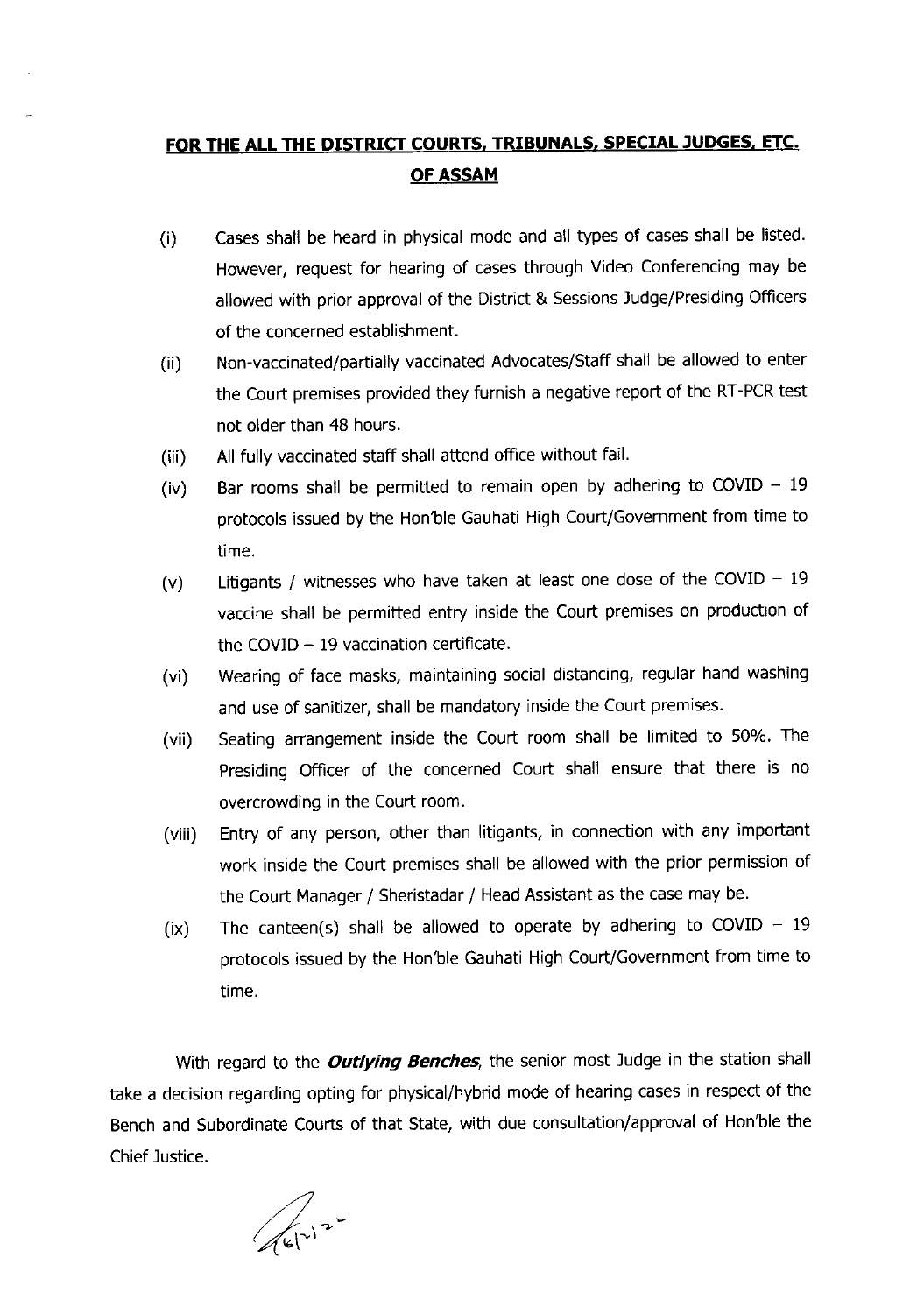This Notification shall come into effect from 21.02.2022 and remain in force until further orders.

By order,

#### Sd/- Gautam Baruah REGISTRAR GENERAL

### Memo No.HC.III-06/2020/624-659/G, dated Guwahati the 16<sup>th</sup> February, 2022. Copy to:

- 1. The Secretary General, Supreme Court of India, New Delhi.
- 2. The Registrar General, High Court of
- 3. The L.R. & Secretary to the Govt. of Assam, Judicial Department, Dispur, Guwahati, Assam.
- 4. The Registrar (Administration/Vigilance/Judicial/Establishment), Gauhati High Court Guwahati.
- 5. The Registrar-cum-Principal Secretary to Hon'ble the Chief Justice, Gauhati High Court, Guwahati. Guwahati.
- 6. The Secretary, Gauhati High Court Legal Services Committee, Gauhati High Court, Guwahati.
- 7. The Member Secretary, Assam State Legal Services Authority.
- 8. The Registrar, Cauhati High Court, Kohima Bench, Kohima / Aizawl Bench, Aizawl/ Itanagar Permanent Bench, Naharlagun. He is requested to circulate this Notification amongst the Judicial Officers in his state.<br>9. The District & Sessions Judge,
- 9. The District & Sessions ludge,- Assam' He/She is requested to circulate this Notification amongst the Judicial Officers under his/her jurisdiction.
- 10. The Principal Judge, Family Court, **Assam.**
- 11. The Member, MACT, Assam
- 12. The Special Judge, Assam
- 13. The Special Judge, CBI, Assam.
- 14. The Special Judge, CBI, Assam, Addl. CBI Court No. 1,2 & 3, Guwahati.
- 15. The Piesiding Officer, Labour Court, Kamrup (M), Guwahati/Dibrugarh, Assam
- 16. The Presiding Officer, Industrial Tribunal, Kamrup (M), Guwahati/Cachar, Silchar, Assam.
- 17. The Chairman, Bar Council Of Assam, Nagaland, Mizoram, Arunachal Pradesh and Sikkim.
- 18. The President/Secretary General, Gauhati High Court Bar Association, Guwahati.
- 19. The president/Generai Secretary, Gauhati High Court Advocates' Association, Guwahati.
- 20. The President/Secretary, All Assam Lawyers' Association, Guwahati.
- 21. The President/Secretary, Lawyers' Association, Guwahati.
- 22. The loint Registrar ), Gauhati High Court, Guwahati.
- 23. The Director, Law Research Institute, Gauhati High Court, Guwahati.
- 24. The Deputy Registrar (\_\_\_\_\_\_\_\_\_\_\_\_\_), Gauhati High Court, Guwahati
- 25. The Librarlan-cum-Res earch Officer, Gauhati High Court, Guwahati.
- 26. The Asstt. Registrar (*\_\_\_\_\_\_\_\_\_\_\_\_\_\_\_\_*), Gauhati High Court, Guwahati.
- 27. The Court Manager, Gauhati High Court, Guwahati.
- 28. The Special Officer, Translation Wing, Gauhati High Court, Guwahati.
- 29. The Project Manager, Gauhati High Court, Guwahati. He is requested to upload this Notification in the website of the Gauhati High Coutt.
- 30. The A.O. (Judicial), Section, Gauhati High Court, Guwahati

 $\sqrt{(1)^{2}}$